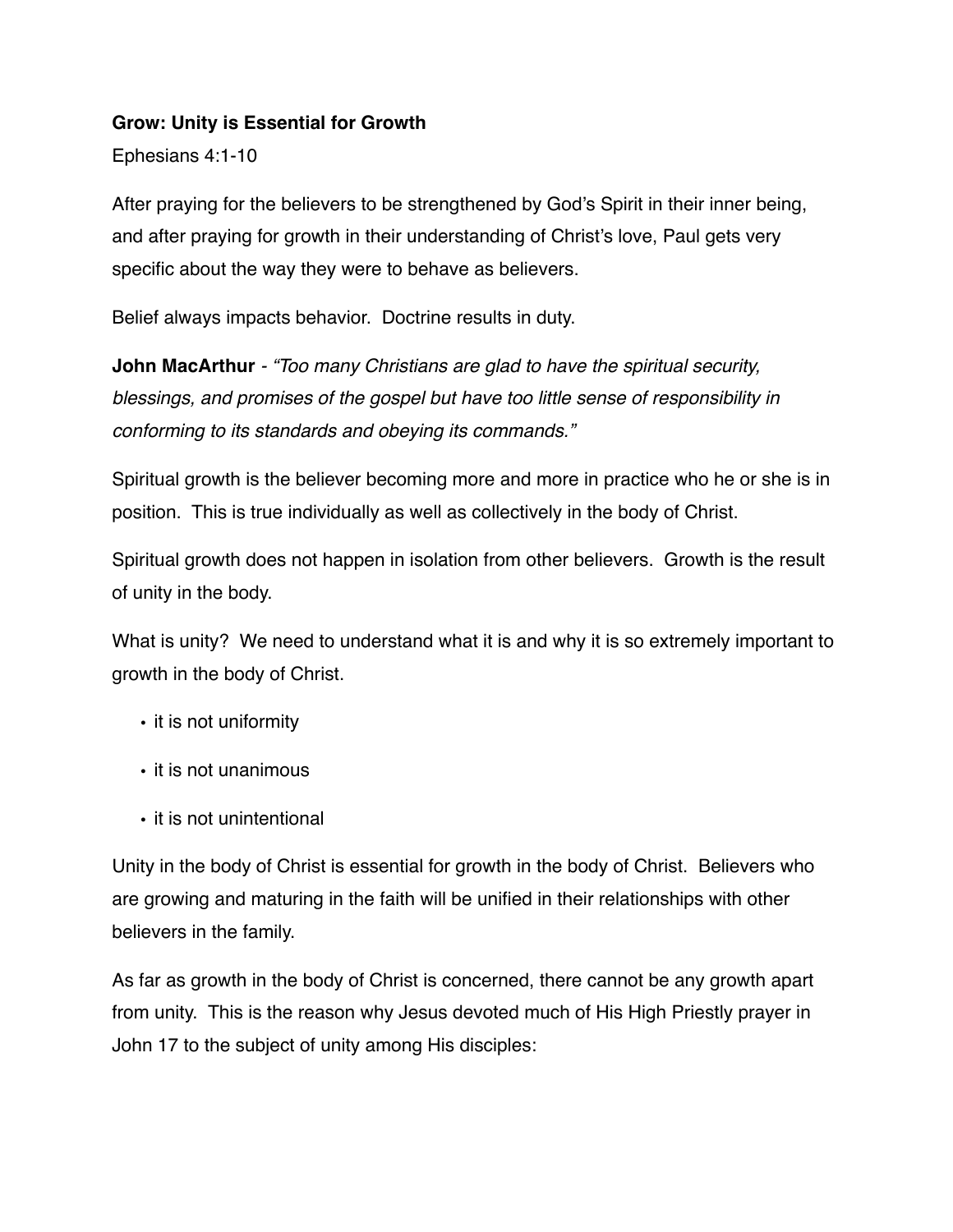**John 17:20-23 - "I do not ask for these only, but also for those who will believe in Me through their word, that they may all be one, just as You, Father, are in Me, and I in You, that they also may be in Us, so that the world may believe that You have sent Me. The glory that You have given Me I have given to them, that they may be one even as we are one, I in them and You in Me, that they may become perfectly one, so that the world may know that You sent Me and loved them even as You loved Me."**

This shows us how much is really at stake in the church's unity. The glory of God and the witness of the gospel are tied to the unity in which God's people are to live.

Without unity, the disciples would never have made an impact in their world with the gospel. It would have stopped with them.

We need to consider how is unity essential to spiritual growth, and just what exactly it involves in our lives as Christ's disciples.

#### **1. Unity is CULTIVATED in a relationship of growth (4:1-3)**

*"I therefore, a prisoner for the Lord, urge you to walk in a manner worthy of the calling to which you have been called, with all humility and gentleness, with patience, bearing with one another in love, eager to maintain the unity of the Spirit in the bond of peace."*

By saying that unity is cultivated, I am intentionally implying that unity is something that does not happen by accident or coincidence. As believers are in a growing relationship with God and with their fellow believers, unity is produced by God's Spirit in the body of Christ.

Paul is calling on believers to be intentional about unity.

Paul would never ask the believers to live in a particular way or do something that he himself would not do. He modeled before their eyes what spiritual growth looks like.

**"Prisoner for the Lord"** *- reminder that following Jesus is costly; willing to pay the price of discipleship*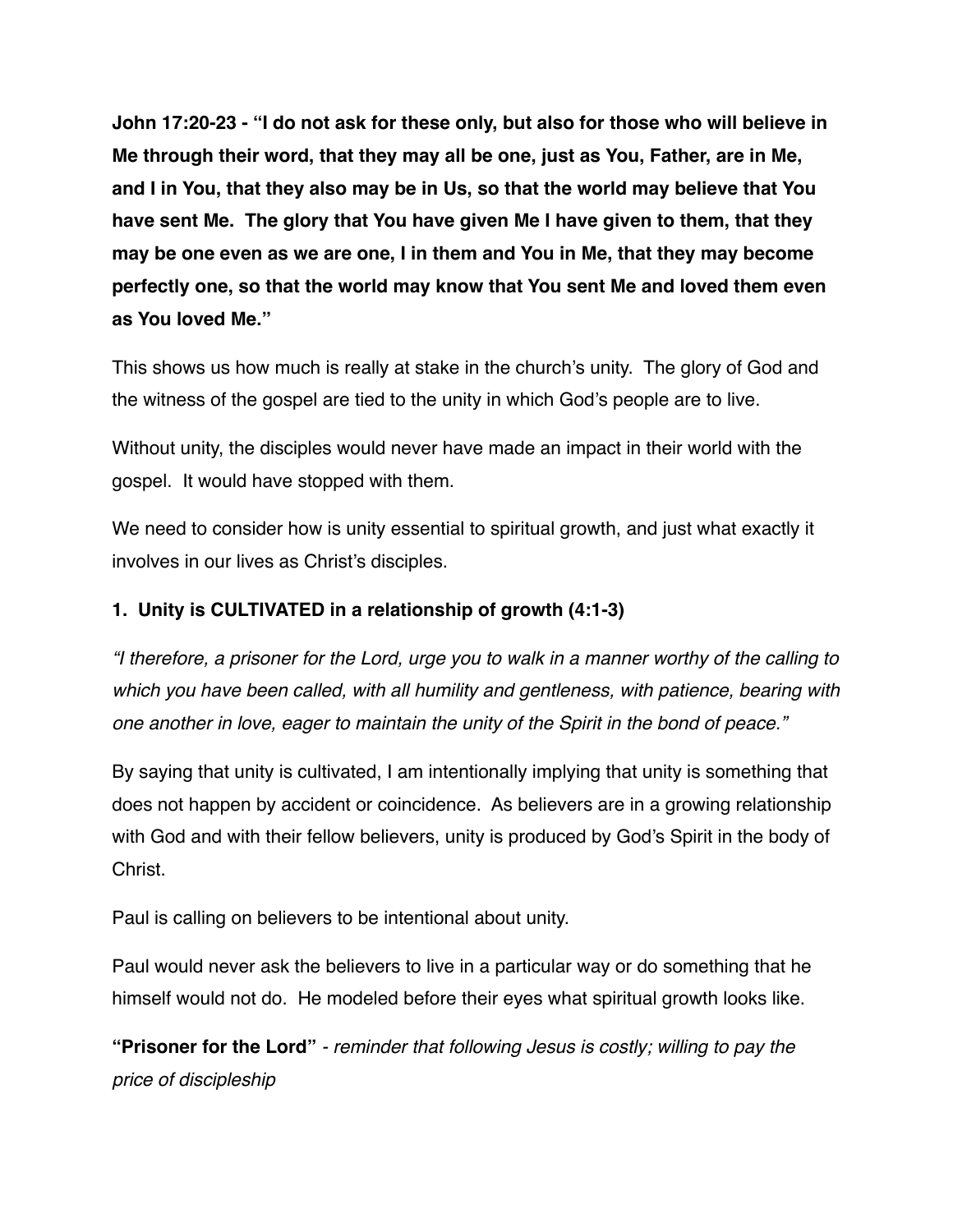This is a strong statement that acknowledges the providence of God and the sovereignty of God. Paul did not refer to himself as a prisoner of Rome; he referred to himself as a prisoner of Jesus Christ.

He saw things vertically before he saw them horizontally.

**"Urge You"** *- coming alongside the believers (plural)*

**"Walk"** *- frequently used in Scripture to refer to the pattern of one's daily behavior*

The believer who walks worthy of the calling with which he has been called is one whose daily life corresponds with his faith in Christ. He is becoming in practice who he is in position. His faith in Christ is not just talk; it is the walk of his life.

Paul lists several character traits that are true of believers who are growing in their faith, each of which are vital for unity:

#### **Humility**

This virtue is foundational to the Christian life. There is no following Christ without humility. It is an elusive virtue, because as soon as you've discovered that you have it, you've lost it.

**Bernard of Clairvaux** *- "[Humility is] the virtue by which a man becomes conscious of his own unworthiness."*

Humility demands that a believer possess:

- **•** a proper view of self
- **•** a proper view God
- **•** a proper view of others

Humility is Christ first, others second, and self last.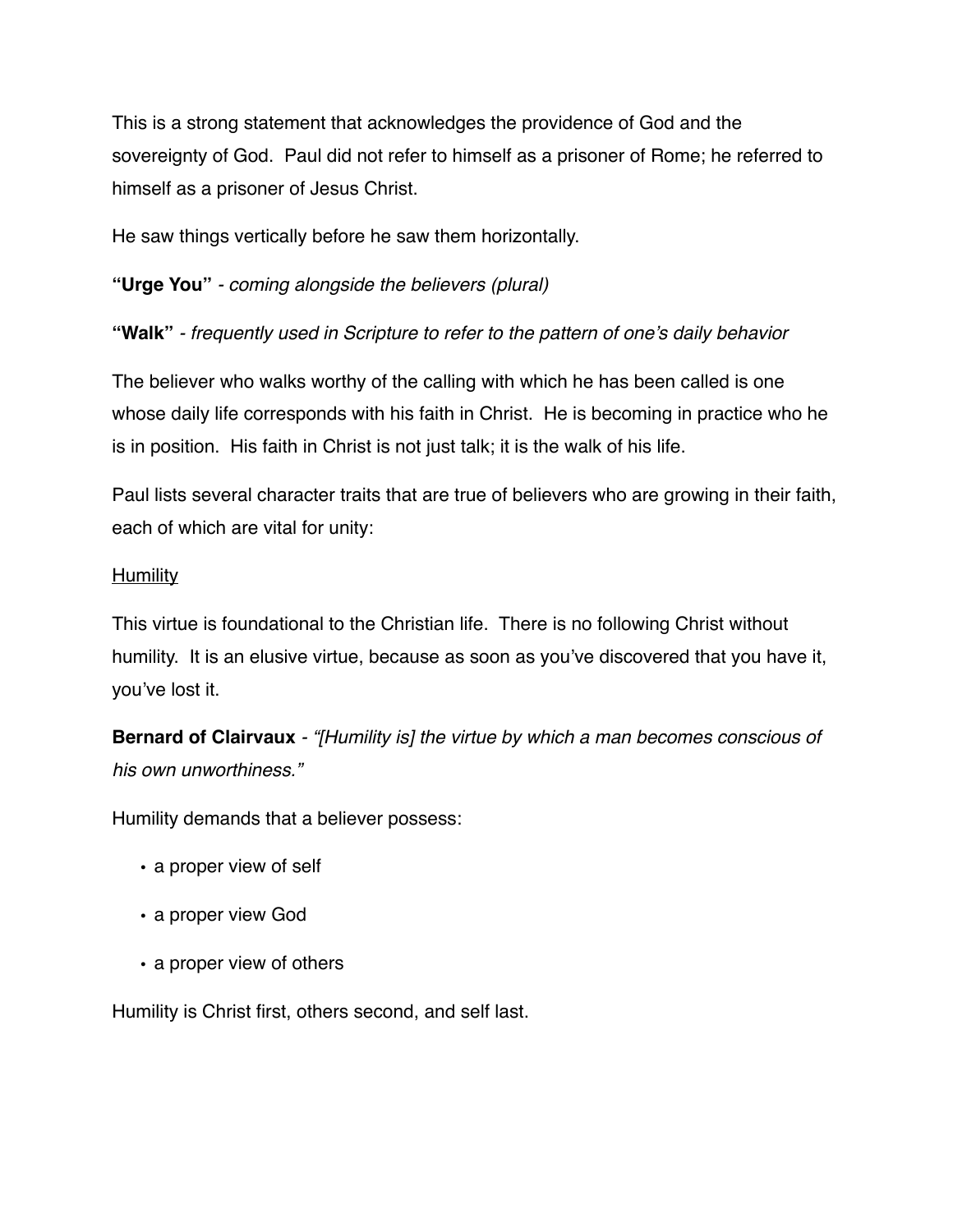The Bible says that Jesus perfectly embodied true humility. Paul writes in Philippians that unity in the body is connected to humility being demonstrated in the lives of believers.

**Philippians 2:2-5 - "Complete my joy by being of the same mind, having the same love, being in full accord and of one mind. Do nothing from selfish ambition or conceit, but in humility count others more significant than yourselves. Let each of you look not only to his own interests, but also to the interests of others. Have this mind among yourselves, which is yours in Christ Jesus."**

Jesus humbled Himself by becoming obedient unto death, even the death of the cross.

### **1 John 2:6 - "Whoever says he abides in Him ought to walk in the same way in which He walked."**

Even though humility is at the core of the disciple's character, keep in mind that it is totally foreign to the world. The world emphasizes pride and making much of oneself.

On one occasion, the disciples were arguing about who was the greatest. They wanted to know who would be sitting at Jesus' right hand. Jesus blew them all away when on the night of the Last Supper, He took a towel, tied it around His waist, and got down and washed their feet.

Everyone wants the throne, while no one wants the towel.

**John 13:14-15 - "If I then, your Lord and Teacher, have washed your feet, you also ought to wash one another's feet. For I have given you an example, that you also should do just as I have done to you."**

- Pride is the sin of competing with God; humility is the virtue of submitting to God.
- Pride keeps us at a distance from God; humility brings us to His feet.
- Pride is the attitude of the world; humility is the attitude of Christ's kingdom.
- Pride is the root of all other sins; humility is the root of all other virtues.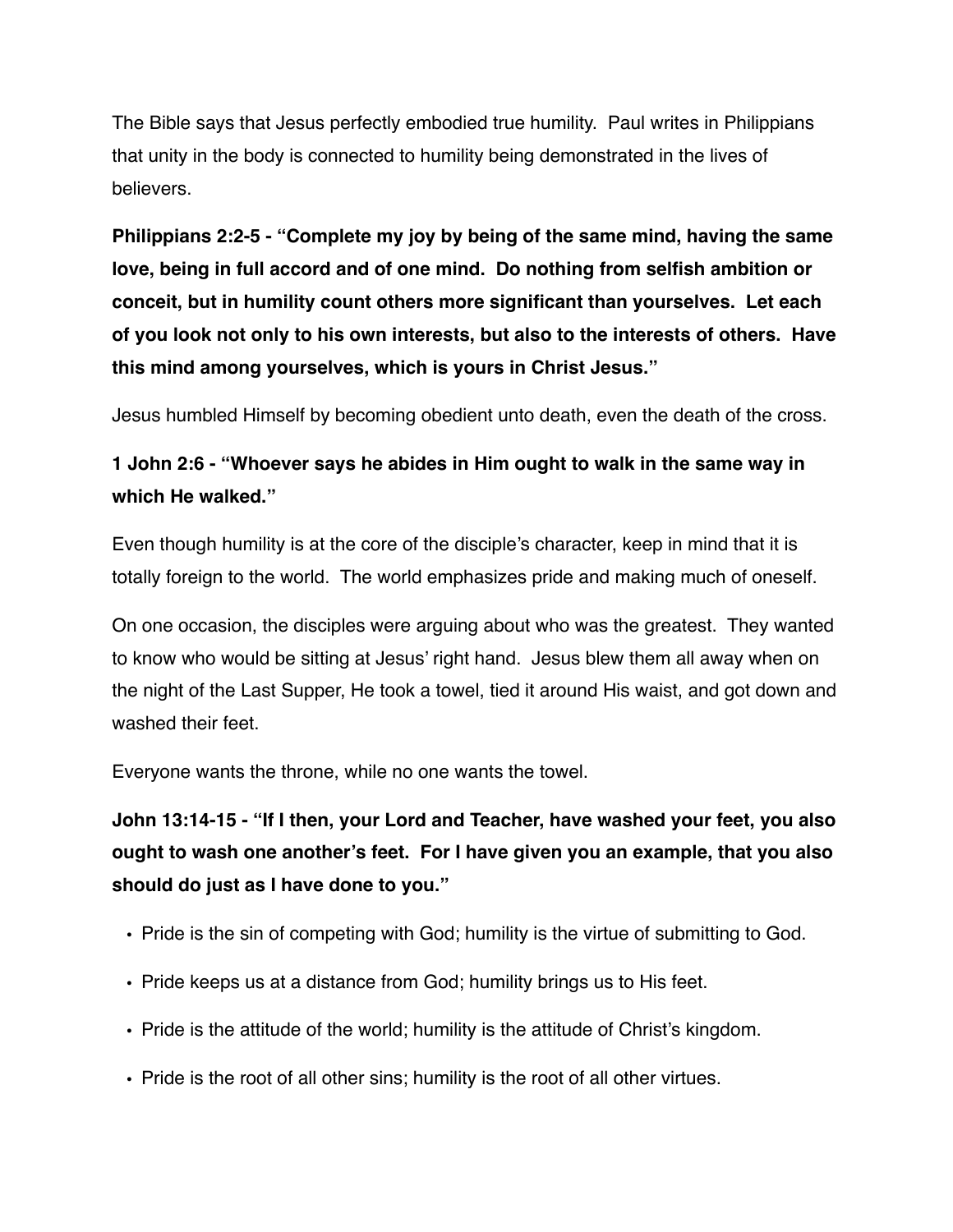• Pride is behind every conflict we have with others; humility is behind every growing and fulfilled relationship.

#### **Gentleness**

The next character trait that is essential to unity in the body is that of gentleness or meekness. The word that is used refers to that which is mild-spirited, self-controlled, and the opposite of vindictiveness.

The word for "gentleness" does not mean weakness, timidity, indifference, or lack of courage.

The word was used to describe wild animals that had been tamed, such as horses that had been broken and bridled. The bridled horse is still a very strong animal, but it is now under the control of its master.

Gentleness or meekness in the biblical sense is power that is under control. It is the picture of Jesus in the garden of Gethsemane being placed under arrest. Though He had all power to destroy those coming to do Him harm, He was submitted to His Father's will and allowed their chains to shackle His hands and feet.

Gentleness is descriptive of His character that is produced in the lives of His disciples.

**Matthew 11:28-30 - "Come to Me, all who labor and are heavy laden, and I will give you rest. Take My yoke upon you, and learn from Me, for I am gentle and lowly in heart, and you will find rest for your souls. For My yoke is easy, and My burden is light."**

#### Patience

This is what follows in the life of the one who possesses humility and gentleness. It speaks of being long-tempered and the ability to endure difficulty in life.

It is the opposite of worry and a quick temper. We often hurry through life without patience and forget that growth doesn't happen overnight.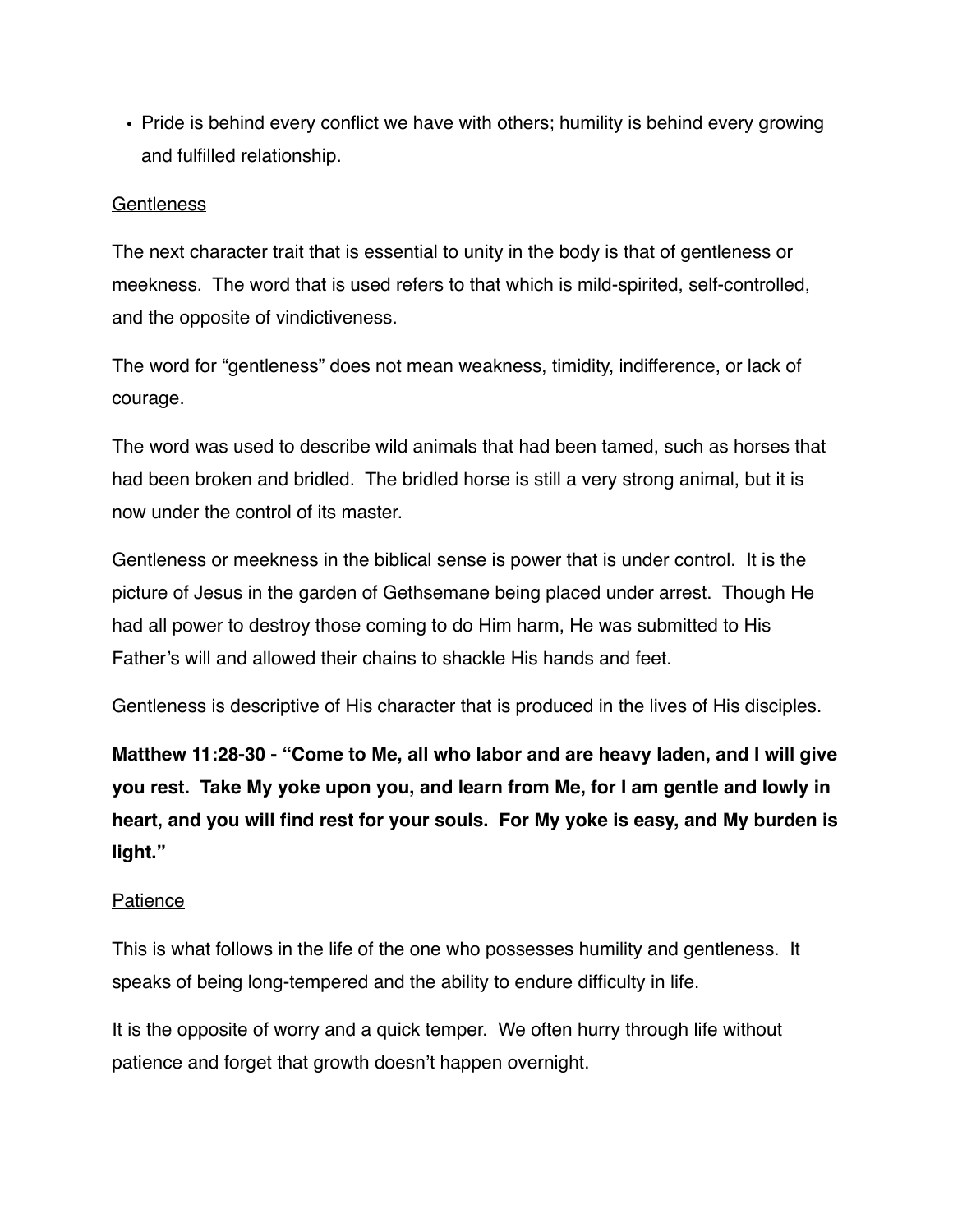### **James 5:10 - "As an example of suffering and patience, brothers, take the prophets who spoke in the name of the Lord."**

Consider God's patient servants throughout biblical history:

- Noah was a preacher of righteousness for 120 years
- Abraham waited 100 years for Isaac
- Jeremiah was called to preach though no one would listen

**James 1:2-4 - "Count it all joy, my brethren, when you meet trials of various kinds, for you know that the testing of your faith produces steadfastness. And let steadfastness have its full effect, that you may be perfect and complete, lacking in nothing."**

#### Forbearance

In order for unity to be a reality in the body of Christ, we must bear with one another in love. Forbearance is enduring through problems for love's sake.

Forbearance is love that is willing to take abuse from others while continuing to love them in the process.

**1 Corinthians 13:4-7 - "Love is patient and kind; love does not envy or boast; it is not arrogant or rude. It does not insist on its own way; it is not irritable or resentful; it does not rejoice at wrongdoing, but rejoices with the truth. Love bears all things, believes all things, hopes all things, endures all things."**

#### Eagerness to Maintain Unity

The fifth virtue mentioned in the list is an eagerness to maintain the unity of the Spirit in the bond of peace.

**"Eager"** *- diligence and intentionality* 

**"Maintain"** *- to preserve or carefully guard; present participle which means it is our constant concern*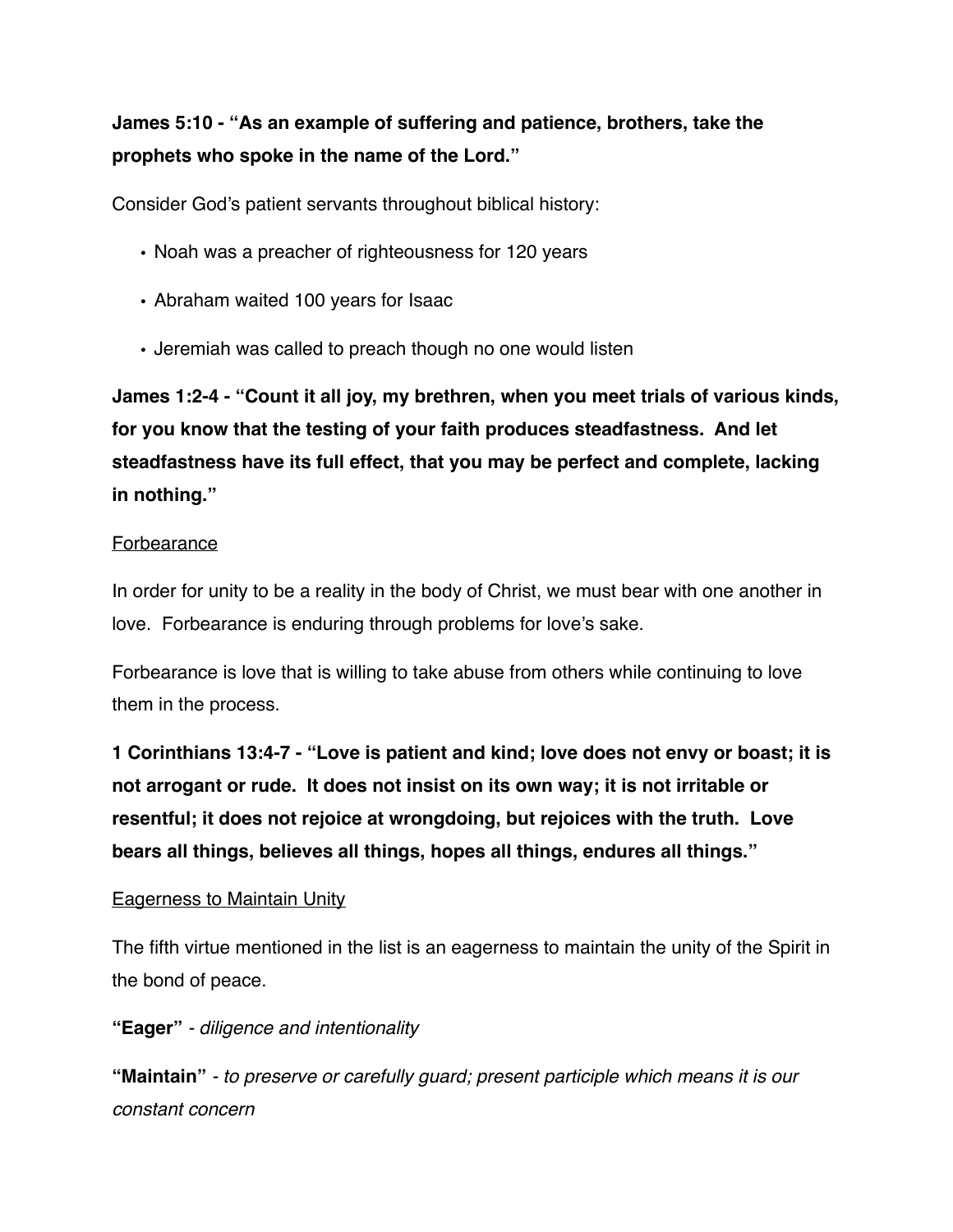Guarding the unity of the body is the responsibility of every member that makes up that body. If it is left unattended or taken for granted, it can quickly break down. The enemy would love nothing more than for unity in the body to be dissolved.

Although we are charged with maintaining it, unity itself is the work of the Spirit, not something that we ourselves produce.

How do we maintain it?

**A.W. Tozer** *- "Has it ever occurred to you that one hundred pianos all tuned to the same fork are automatically tuned to each other? They are of one accord by being tuned, not to each other, but to another standard to which each one must individually bow. So one hundred worshipers [meeting] together, each one looking away to Christ, are in heart nearer to each other than they could possibly be, were they to become 'unity' conscious and turn their eyes away from God to strive for closer fellowship."* 

We maintain and guard unity in the body through pursuing growth in Christ and keeping our eyes on Him. As long as self is at the center, and as long as our wants and preferences and rights are our chief concerns, there will never be unity.

### **2. Unity is MOTIVATED by the glory of God (4:4-6)**

*"There is one body and one Spirit--just as you were called to the one hope that belongs to your call--one Lord, one faith, one baptism, one God and Father of all, who is over all and through all and in all."*

To be a disciple is to be a member of the body of Christ. Being a member in Christ's body is not optional. It comes with the new birth. There is no solo discipleship!

The beauty of the body of Christ is that it is:

- multi-generational
- multi-ethnic
- multi-cultural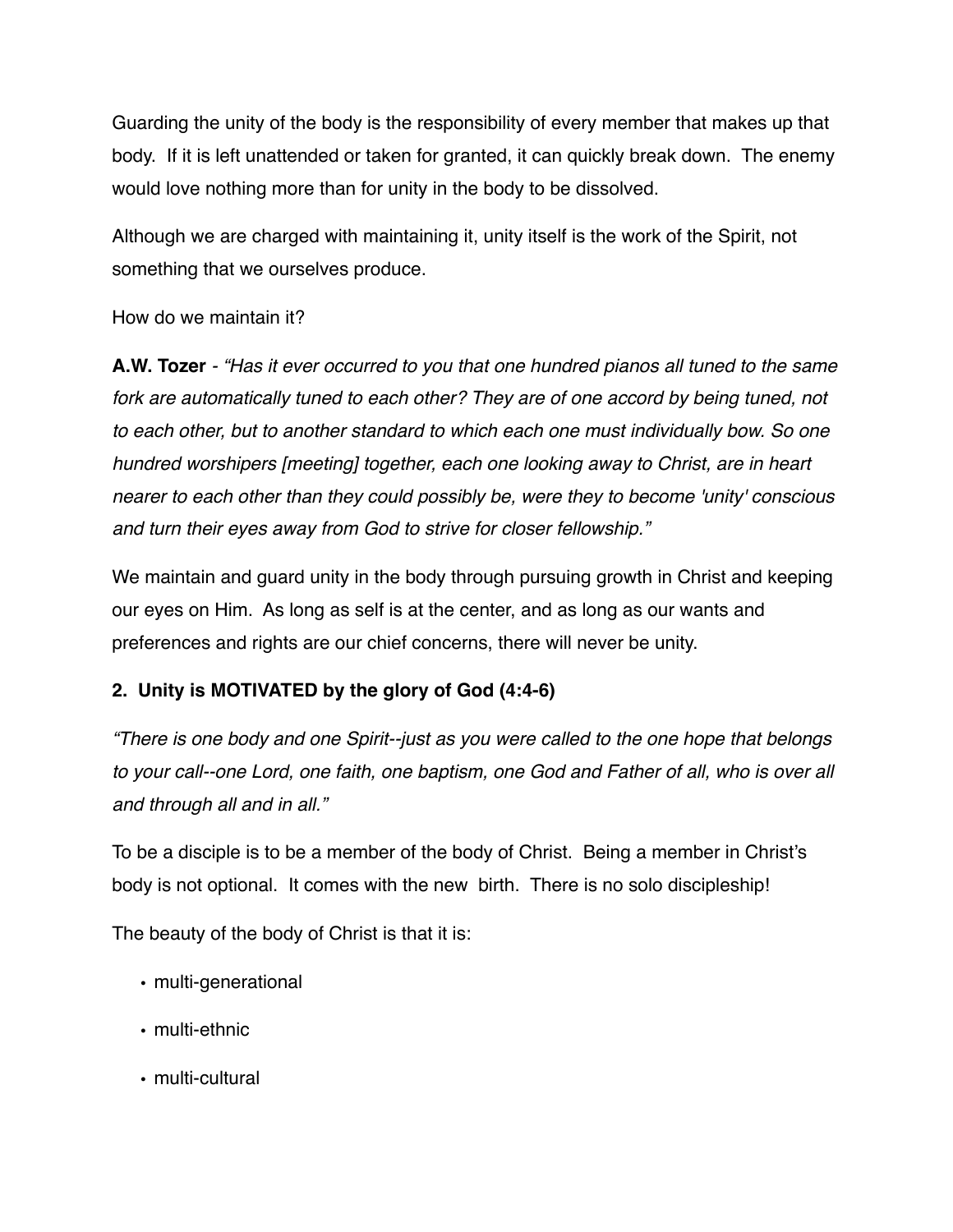The gospel of Jesus Christ breaks down barriers and unites believers under the banner of the cross.

Scripture shows us how the early church was made up of both Jew and Gentile. This doesn't really register with us today, but in the first century it was a very big deal. Mentioning Jews and Gentiles in the same sentence meant that something unusual was happening in the church.

The Holy Spirit was blending both Jews and Gentiles together into one body. When the church was born and came into being, the Spirit of God began uniting a crowd of different people with different backgrounds into one body. The early church not only contained Jews and Gentiles, but it was made up of poor people and rich people, slave and free, upper class and lower class.

None of the old divisions mattered anymore. Where there was once division and hostility, the Holy Spirit brought unity.

The result of this unity brings great glory to God.

**John MacArthur** *- "There is only one body of believers, the church, which is composed of every saint who has trusted or will trust Christ as Savior and Lord. There is no denominational, geographical, ethnic, or racial body. There is no Gentile, Jewish, male, female, slave, or freeman body. There is only Christ's body, and the unity of that body is the heart of the book of Ephesians."* 

There is one Spirit who indwells every member of the body. There is one hope of our calling as believers. There is one Lord, one faith, one baptism.

This destroys the arguments for religious pluralism.

#### **3. Unity is DEMONSTRATED through a diversity of gifts (4:7-10)**

*"But grace was given to each one of us according to the measure of Christ's gift. Therefore it says, 'When He ascended on high He led a host of captives, and He gave gifts to men.' (In saying, 'He ascended,' what does it mean but that He had also*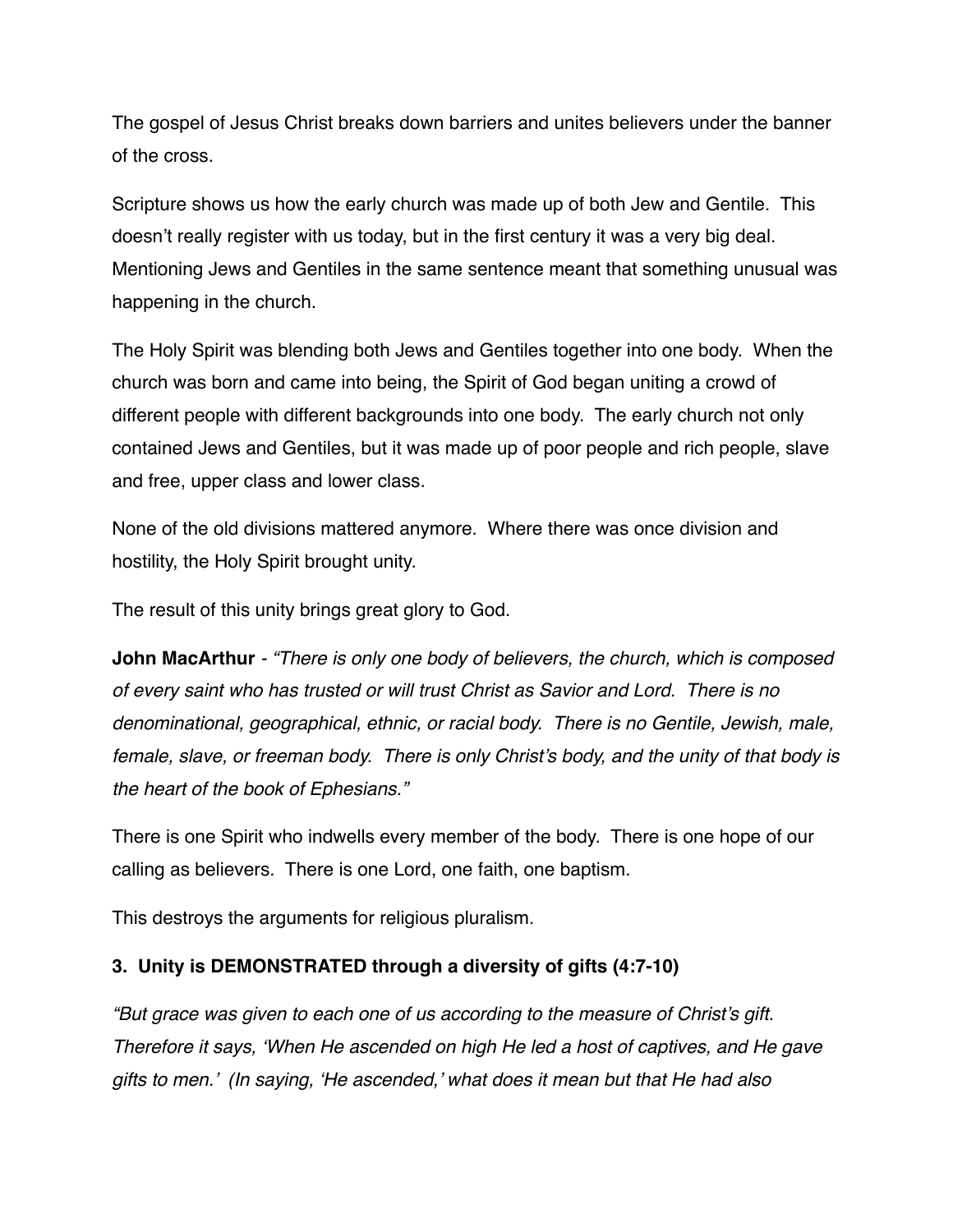*descended into the lower regions of the earth? He who descended is the One who also ascended far above all the heavens, that He might fill all things.)"* 

The point being made in these verses is that Jesus has given gifts to every member of His body.

Without exception, if you are a member of the body of Christ, you have been given a measure of grace whereby Jesus has gifted you so that you can be a blessing to others around you. Members growing and exercising their gifts is what builds up the body.

**1 Corinthians 12:4-27 - "Now there are varieties of gifts, but the same Spirit; and there are varieties of service, but the same Lord; and there are varieties of activities, but it is the same God who empowers them all in everyone. To each is given the manifestation of the Spirit for the common good…For just as the body is one and has many members, and all the members of the body, though many, are one body, so it is with Christ. For in one Spirit we were all baptized into one body—Jews or Greeks, slaves or free—and all were made to drink of one Spirit. For the body does not consist of one member but of many. If the foot should say, 'Because I am not a hand, I do not belong to the body,' that would not make it any less a part of the body. And if the ear should say, 'Because I am not an eye, I do not belong to the body,' that would not make it any less a part of the body. If the whole body were an eye, where would be the sense of hearing? If the whole body were an ear, where would be the sense of smell? But as it is, God arranged the members in the body, each one of them, as He chose. If all were a single member, where would the body be? As it is, there are many parts, yet one body. The eye cannot say to the hand, 'I have no need of you,' nor again the head to the feet, 'I have no need of you.' On the contrary, the parts of the body that seem to be weaker are indispensable, and on those parts of the body that we think less honorable we bestow the greater honor, and our unpresentable parts are treated with greater modesty, which our more presentable parts do not require. But God has so composed the body, giving greater honor to the part that lacked it, that there may be no division in the body, but that the members may have the same**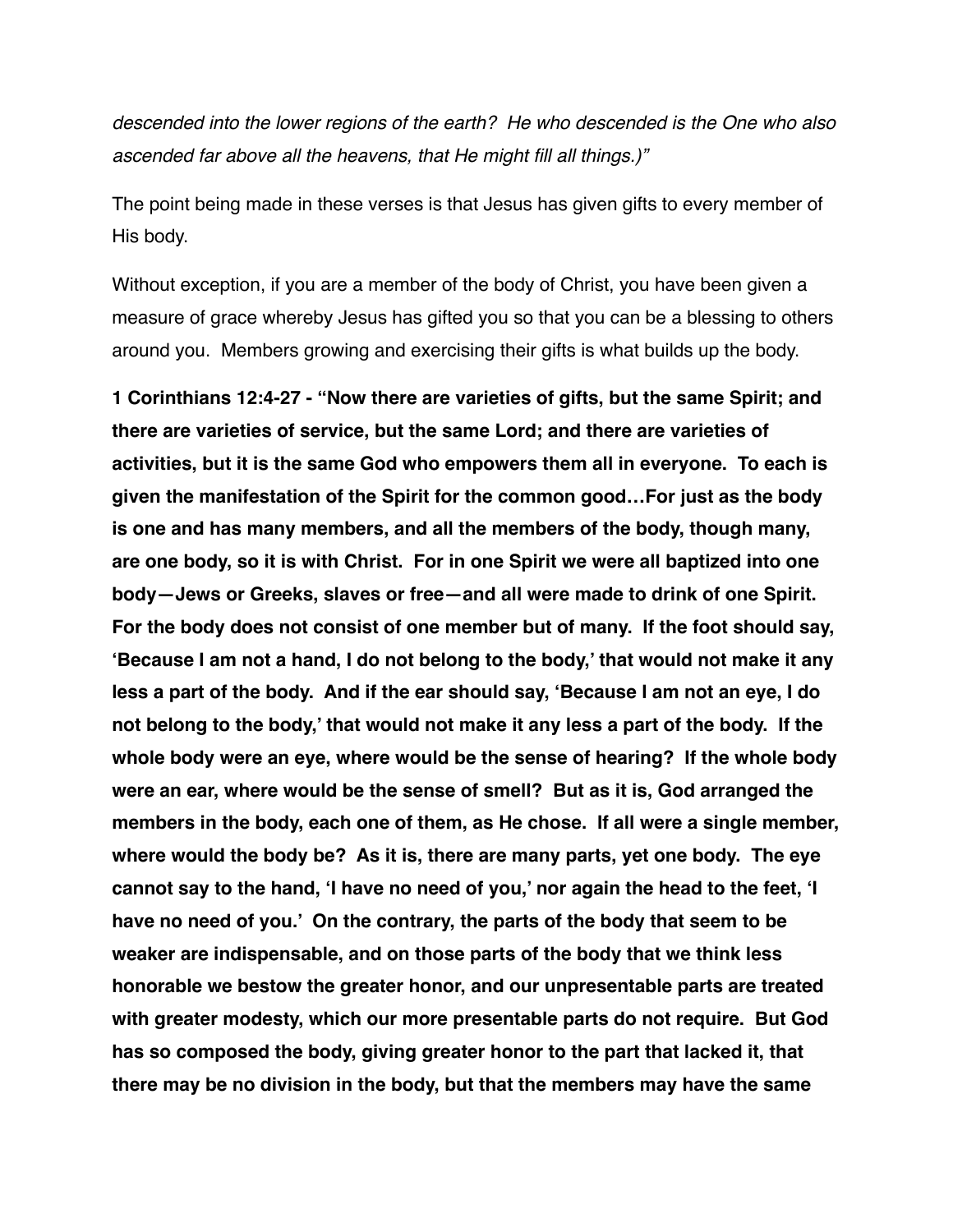# **care for one another. If one member suffers, all suffer together; if one member is honored, all rejoice together. Now you are the body of Christ and individually members of it."**

Sometimes, you hear people make the argument that their failure to participate in the life of the church is not hurting anyone because there are plenty of others. This passage confronts that philosophy head on!

Unity relies on gentleness to guide us. Unity rests in God who grows us. Unity respects the grace that gifts us.

In conclusion, why is unity so essential to growth? Without it, growth cannot take place. You cannot grow in your relationship with God if you are not at the same time growing in your relationship with the body of Christ. Consider:

• Divine blessing is contingent upon unity

An illustration of this is seen in the home:

# **1 Peter 3:7 - "Likewise, husbands, live with your wives in an understanding way, showing honor to the woman as the weaker vessel, since they are heirs with you of the grace of life, so that your prayer may not be hindered."**

A husband who is mistreating and taking advantage of his wife need not worry about his devotion life because God is not listening to him. If he is not seeking that which promotes unity in his home and reflects the relationship of Christ and His church, he is not on the same page with God.

This principle is also true of the church. I wonder how often God has desired to do a great work in the church, but in many ways He could not because the church couldn't get it together.

• Diligence is critical for unity

We must always strive to maintain the unity of the Spirit in the bond of peace. Though unity is not produced by us, it must be preserved by us lest it be lost.